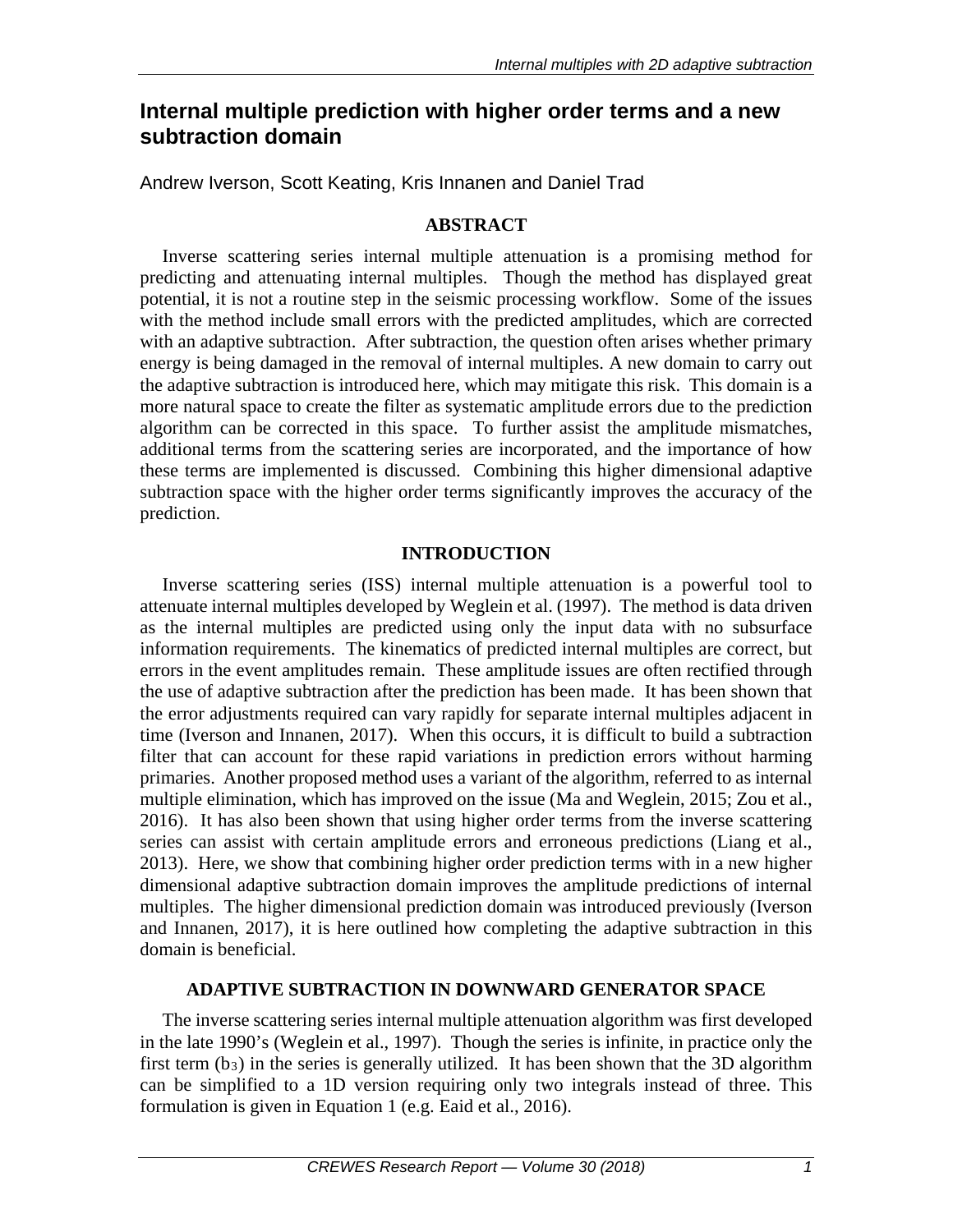$$
b_3(\omega) = \int_{-\infty}^{\infty} dz_1 e^{-i2\frac{\omega}{c_0}z_1} b_1(z_1) \left[ \int_{z_1 + \varepsilon}^{\infty} dz_2 e^{i2\frac{\omega}{c_0}z_2} b_1(z_2) \right]^2 \tag{1}
$$

Where  $b_3$  is the internal multiple prediction,  $b_1$  is the prepared input data  $z_1$  and  $z_2$  are the pseudo-depths chosen to satisfy lower-higher-lower relationship and  $\varepsilon$  is the search limiting parameter. Equation 1 is operating by solving for all possible combinations of events which obey the lower-higher-lower criteria generated by the higher term from the criteria or downward generating horizon z1. By storing every downward generator solution and solving for  $b3(z1, \omega)$  this builds a 2D matrix of the internal multiple predictions which can then be inverse Fourier transformed over the frequency direction (Iverson and Innanen, 2017). It has been shown how this 2D space was used to visualize the various multiples and better understand the prediction solution, and to apply a precalculated scalar to adjust amplitudes (Iverson and Innanen, 2017). To further utilize this downward generator space 2D adaptive subtraction will be used.

#### **Downward generator space adaptive subtraction**

An adaptive subtraction algorithm has been developed which has been previously tested on internal multiple attenuation (Keating et al. 2015). This displayed results for cases with either the L1, L2 or hybrid L1/L2 norms were minimized. It was displayed how using the hybrid norm assisted the internal multiple prediction and allowed for the subtraction of unwanted multiples from a trace (Keating et al. 2015). The downward generator space was initially developed to assist in the issue of requiring different amplitude corrections due to transmission losses which was a function of the downward generator (Iverson and Innanen, 2017). This then gives a natural space to perform a 2D adaptive subtraction.

In the approach adopted here, the adaptive subtraction is performed by applying a filter designed in the downward generator - time space to the predictions and subtracting the result from the data in time. The filters used were allowed to vary over a small range of times, but all downward generators. This means that there were a very large number of filter coefficients used, due to the size of the downward generator space. In a conventional adaptive subtraction approach, where the filter used is given by minimizing

$$
\phi(f) = ||d - Mf||^p_p,\tag{2}
$$

where d is the time series for the data, M is a matrix representing convolution with the predicted multiples, f is the filter and p is a chosen parameter, having too many filter coefficients will result in overfitting of the data, potentially removing multiples (e.g. Guitton and Verschuur, 2004). To prevent this from happening, we instead minimize

$$
\phi(f) = ||d - Mf||^p_p + \phi_R,\tag{3}
$$

where  $\varphi_R$  is a term penalizing variation of the filter in downward generator space. If this penalty term is chosen to be large, the large number of filter coefficients will change only gradually in the downward generator space direction, preventing overfitting.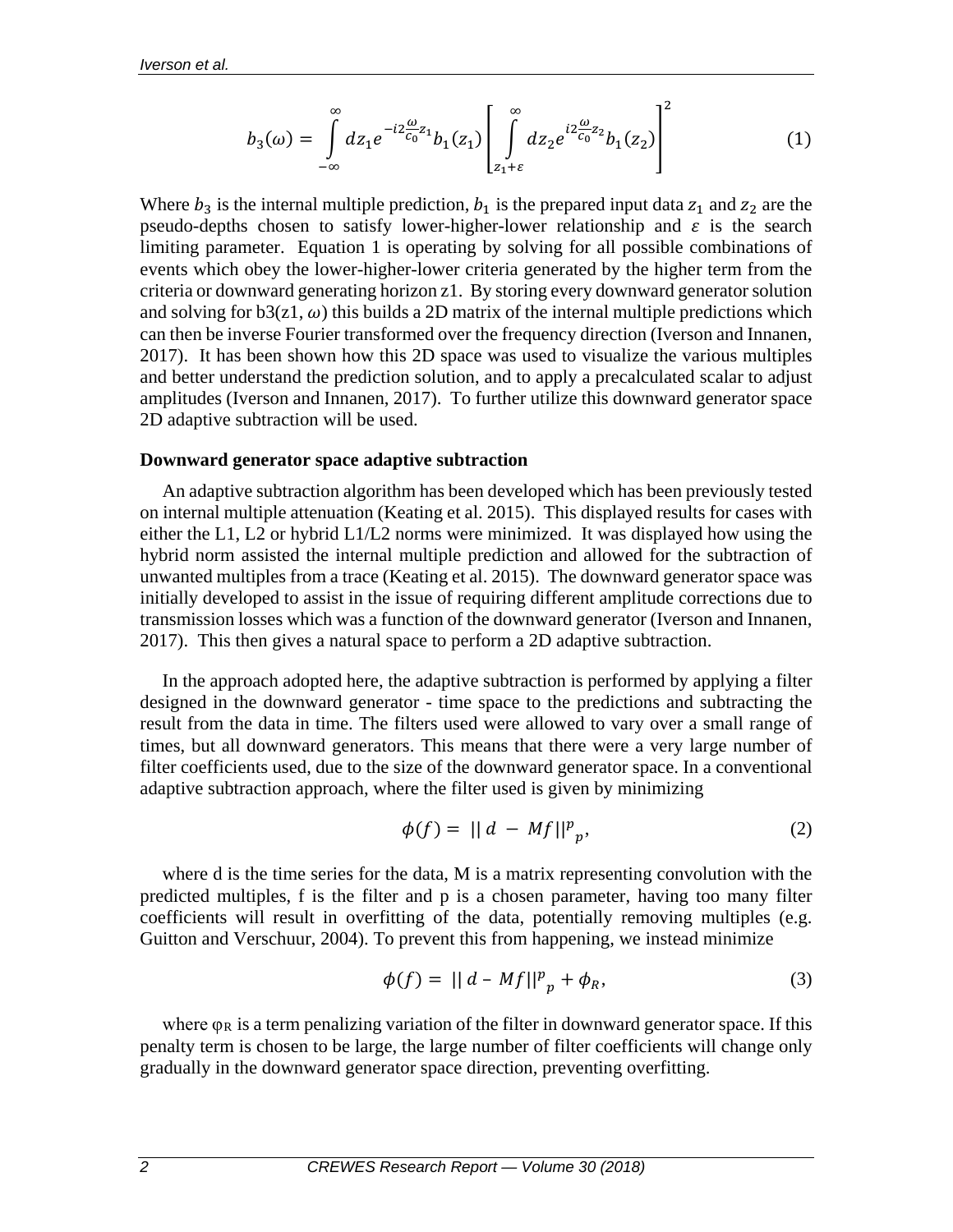## **1D example**

An example is used to display the benefit of 2D adaptive subtraction in the downward generator space. This example has three layers with several first order and higher order multiples (Figure 1) which has been used previously (Iverson and Innanen, 2017).



FIG. 1. Velocity and depth model used for the 1D prediction.

The prediction using the internal multiple attenuation algorithm is displayed below with no adaptive subtraction (Figure 2). It has predicted the kinematics of the event but with amplitude mismatches compared to the input trace.



FIG. 2. Input trace and 1D internal multiple prediction.

While calculating the prediction the downward generator space was also created for the 2D adaptive subtraction (Figure 3). Note that each of the 2D wavelet like events in the space represent an internal multiple. If this was stacked over all off the rows (downward generator dimension) this would give the standard 1D result.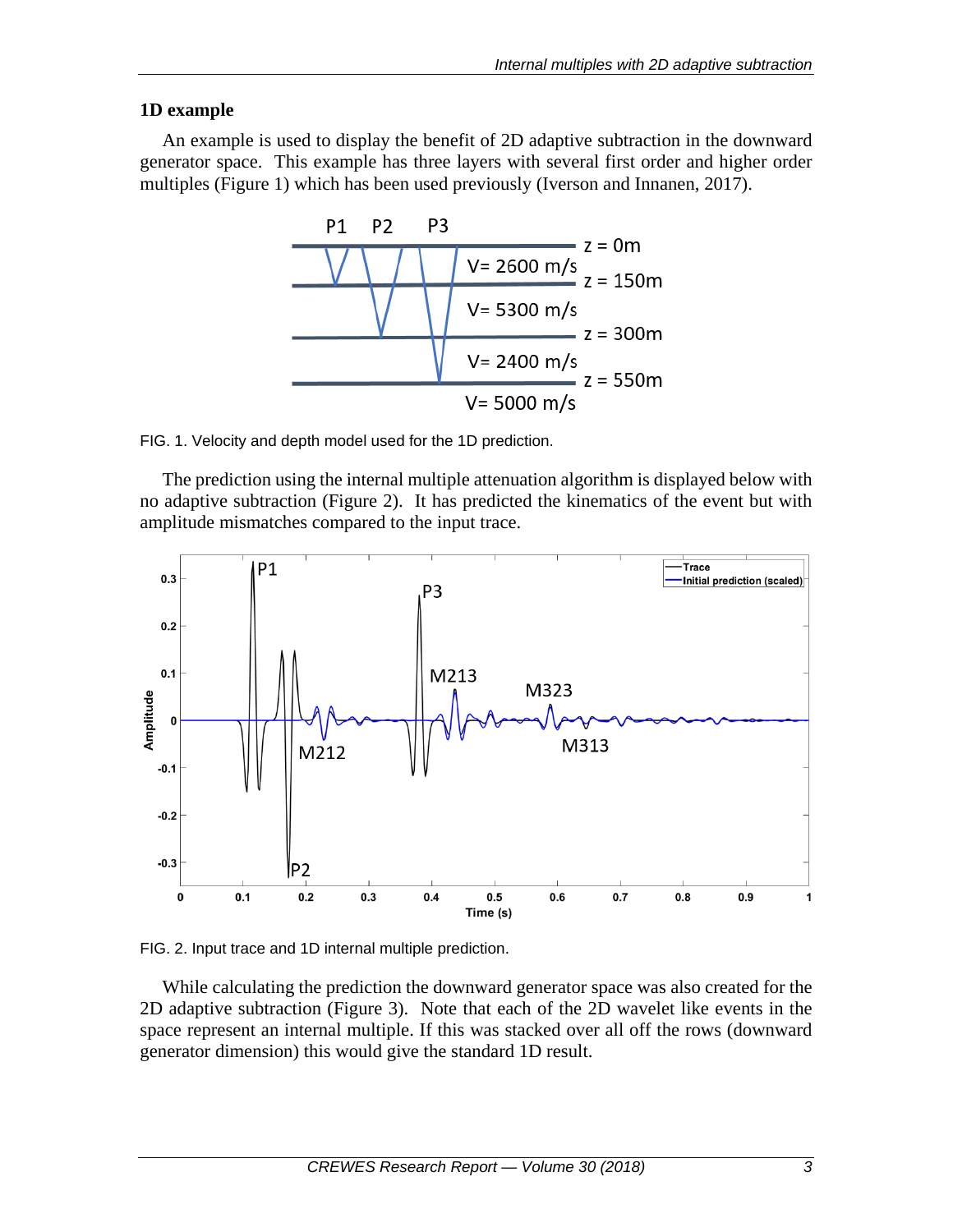

FIG. 3. 2D downward generator space displaying individual internal multiples. Prediction time is on the x axis and generator time on the y axis.

This is then put into the 2D adaptive subtraction, giving the result shown in Figure 4. In practice, the 2D trace is partially stacked along the row direction and this is done for two primary reasons. The first to reduce the computational expense of the subtraction by decreasing the dimensionality of the filter design problem, the second is to at a minimum stack over the width of the wavelet to reduce the potential for overfitting.



FIG. 4. (Left) Internal multiple prediction with 1D adaptive subtraction (Right) Internal multiple prediction with 2D adaptive subtraction

This figure demonstrates that utilizing this 2D space to carry out the adaptive subtraction can improve the prediction. Improvements in the subtracted result are especially evident at about 0.65s. This can attempt to account for the losses due to the downward generator which the original algorithm does not account for. The method also remains data driven as there are still no subsurface information requirements. The 2D adaptive subtraction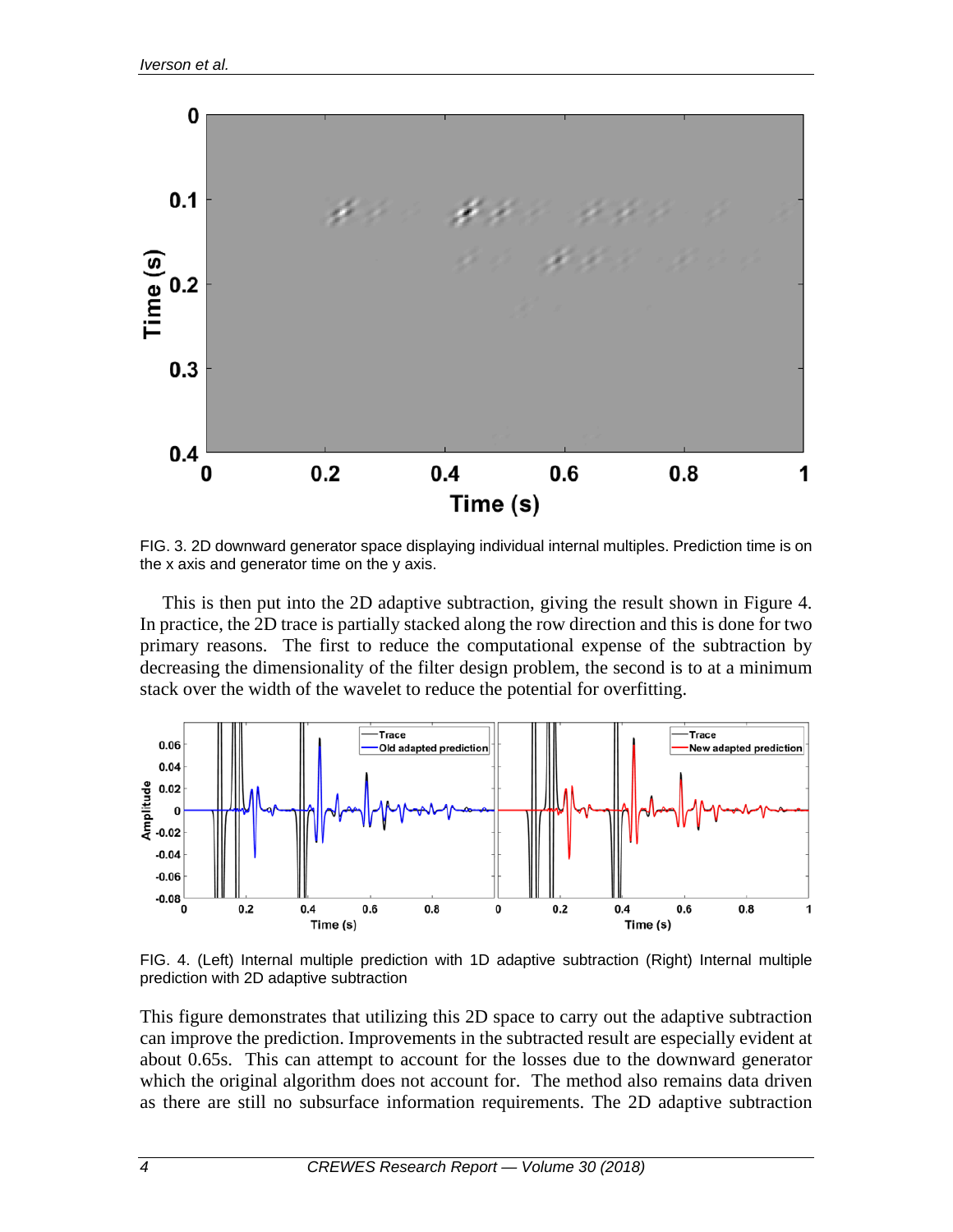improved the prediction but amplitude mismatches in the prediction remain. To further assist the prediction, higher order terms from the inverse scattering series will be explored.

## **HIGHER ORDER TERMS IN SERIES**

### **Higher order multiples**

The ISS multiple prediction algorithm uses all events in the data to predict internal multiples. When internal multiples are present in the data these events are also used in the algorithm to predict higher order multiples. This causes second order multiples to be generally overpredicted (Zhang & Shaw, 2010). The reason for the overprediction is that each second and higher order multiple can be predicted from several different combinations of events (Figure 5).



FIG. 5. Combinations of primaries (blue) and multiples (red) which will predict the same second order multiple M21212

These higher order multiples can also be seen in the downward generating space. This is shown in figure 6, where the second order multiple M21212 is outlined. Higher order multiples require different amplitude adjustments than first order multiples as they have been overpredicted. What is required is a means to isolate the higher order multiples from the first order multiples. To prevent this overprediction, we need an approach that can remove duplicate predictions of the same higher order event.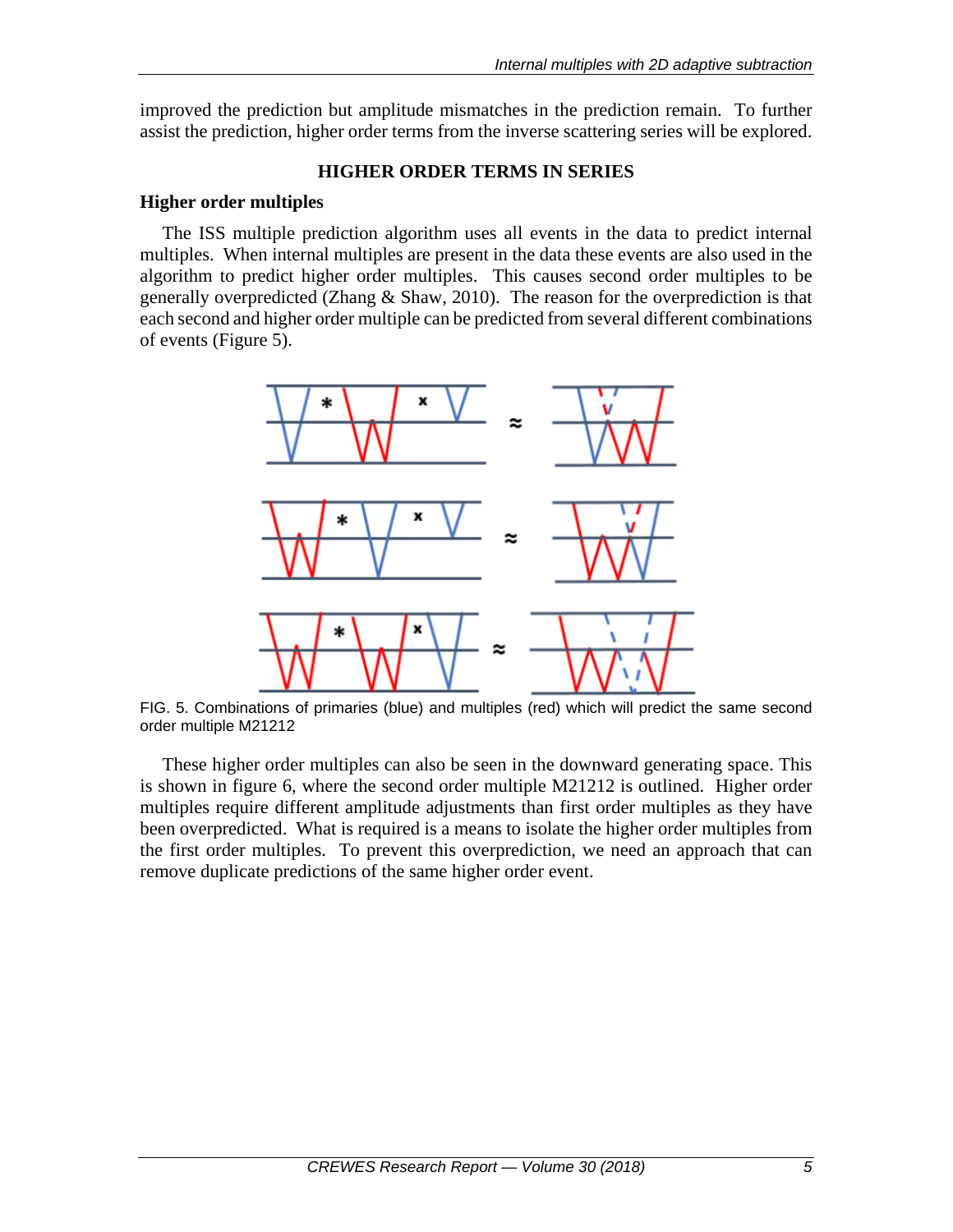

FIG. 6. 2D downward generator space displaying individual internal multiples, red box displaying multiple M21212

### **Inverse scattering series**

The ISS multiple prediction algorithm was derived by selecting a subset of the inverse scattering series which obeys the lower-higher-lower criterion. The series is infinite but often truncated to only use the first term for prediction. Because the full series should correctly predict all multiples, the problems caused by overpredicted higher order events must be addressed by higher order terms in the series. The original algorithm calculates b3 from the input data b1 through the prediction

$$
b_3(\omega) = \int_{-\infty}^{\infty} dz_1 e^{i2\frac{\omega}{c_0}z_1} b_1(z_1) \int_{-\infty}^{z_1 - \varepsilon} dz_2 e^{-i2\frac{\omega}{c_0}z_2} b_1(z_2) \int_{z_2 + \varepsilon}^{\infty} dz_3 e^{i2\frac{\omega}{c_0}z_3} b_1(z_3).
$$
 (4)

Some higher order terms can be calculated by taking the multiple prediction output (b3) and using this in place of b1 in one of the terms of the ISS multiple prediction algorithm (Equation 4) (Liang et al., 2013). This yield

$$
b_5^{PPI}(\omega) = \int_{-\infty}^{\infty} dz_1 e^{iz\frac{\omega}{c_0}z_1} b_1(z_1) \int_{-\infty}^{z_1 - \varepsilon} dz_2 e^{-iz\frac{\omega}{c_0}z_2} b_1(z_2) \int_{z_2 + \varepsilon}^{\infty} dz_3 e^{iz\frac{\omega}{c_0}z_3} b_3(z_3), \quad (5)
$$

The first higher order term to be used is referred to as b5PPI since it uses two data traces and then the internal multiple trace (Liang et al., 2013). It has been noted that this term should be scaled by a factor of 2 to account for both the b5PPI and b5IPP. It will be displayed for these tests that a scalar of 1 was used successfully. By having one of the input traces being the predicted internal multiples there are theoretically no primaries in this trace. This can then be used to predict higher order multiples which are causing the previously noted issue. There is also the potential for pure artifacts to arise in the prediction when only the first term is used. This term is referred to as b5PIP (Equation 6) (Liang et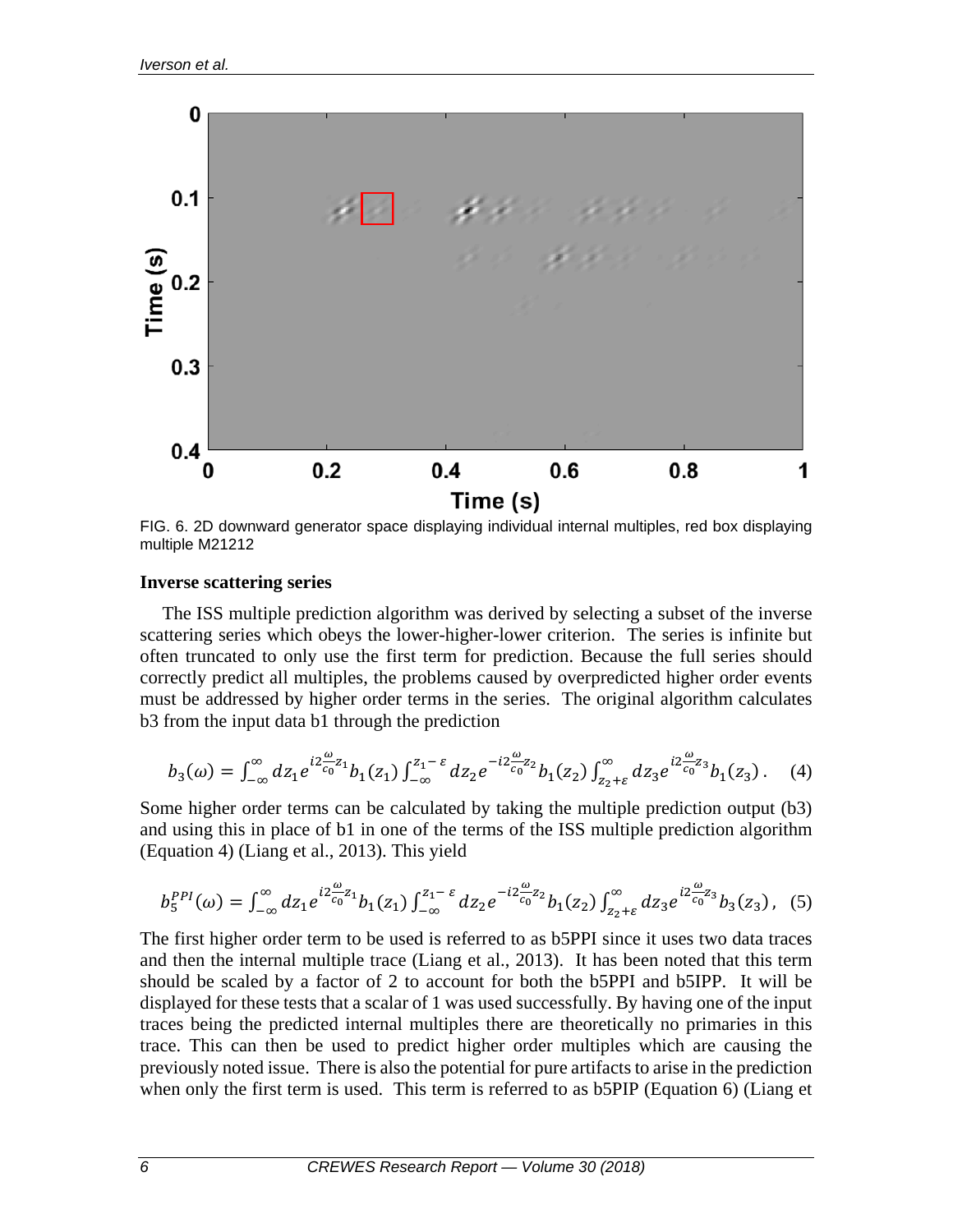al., 2013). By using a similar approach but in a different portion of the algorithm we can also attempt to attenuate this issue. This higher order term is used to correct an event that is predicted that is purely an artifact. (Liang et al., 2013)

$$
b_5^{PIP}(\omega) = \int_{-\infty}^{\infty} dz_1 e^{i2\frac{\omega}{c_0}z_1} b_1(z_1) \int_{-\infty}^{z_1 - \varepsilon} dz_2 e^{-i2\frac{\omega}{c_0}z_2} b_3(z_2) \int_{z_2 + \varepsilon}^{\infty} dz_3 e^{i2\frac{\omega}{c_0}z_3} b_1(z_3), \quad (6)
$$

### **Implementing the higher order terms**

The higher order terms require the output from the original algorithm (b3). A key step to have success with the higher order terms (b5) is to scale the data prior to putting the internal multiple trace back in the algorithm for the higher order terms calculation. At a minimum a scalar is generally required to fit the amplitudes back to the input data. Another option is to use adaptive subtraction and attempt to both scale the data and adjust the frequency content from the algorithm due to convolving the data with itself (Iverson and Innanen, 2017).

### **Higher order terms in downward generator space**

Using the same synthetic trace, the downward generator space is used to display b3 and the two b5 higher order terms (Figure 7). Outlined in the b3 space is the four first order multiples. The second image displays the predictions of the b5PPI term. It shows that the higher order terms can be separated from the first order multiples. Finally, the last displays events that are purely artifacts in the prediction. Remembering that the final 1D trace is created by summing over all the rows, this highlights how different internal multiples can contribute at a single point in time. There may be an option to use all three spaces to see if a different scalar besides the value of one may benefit the final prediction. At this point this is not tested. If there were any problems with scaling of the initial prediction of b3 prior to being put into higher order algorithm, then this could still be adjusted in this space.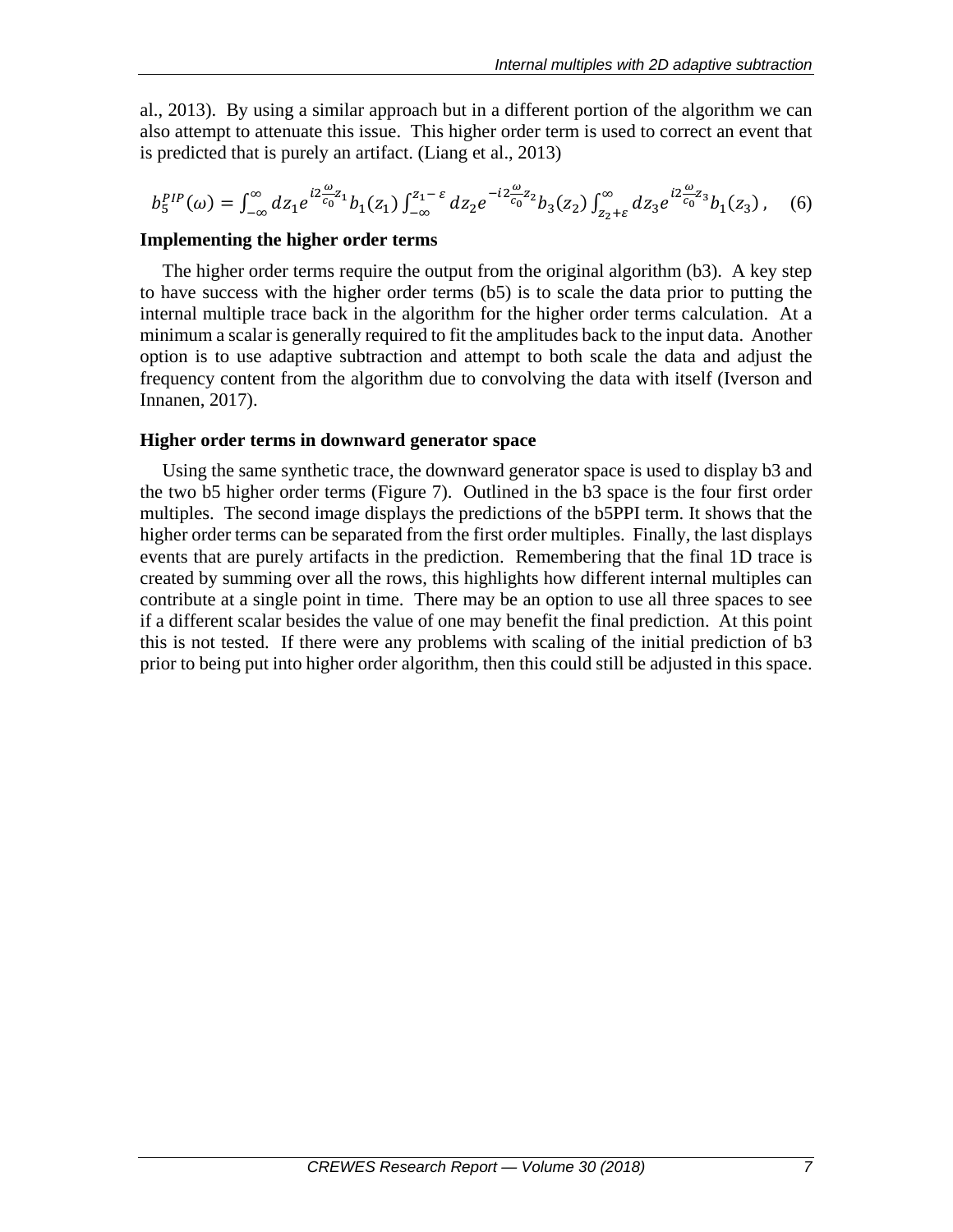

FIG. 7. 2D downward generator space displaying individual internal multiples (Top) b3 term with first order multiples displayed with red box (Middle) b5PPI higher order multiples (Bottom) b5PIP artifacts from the prediction

These spaces will be summed to create one 2D space to be used for the prediction (Figure 8). By summing all these terms in the 2D space the result is a downward generator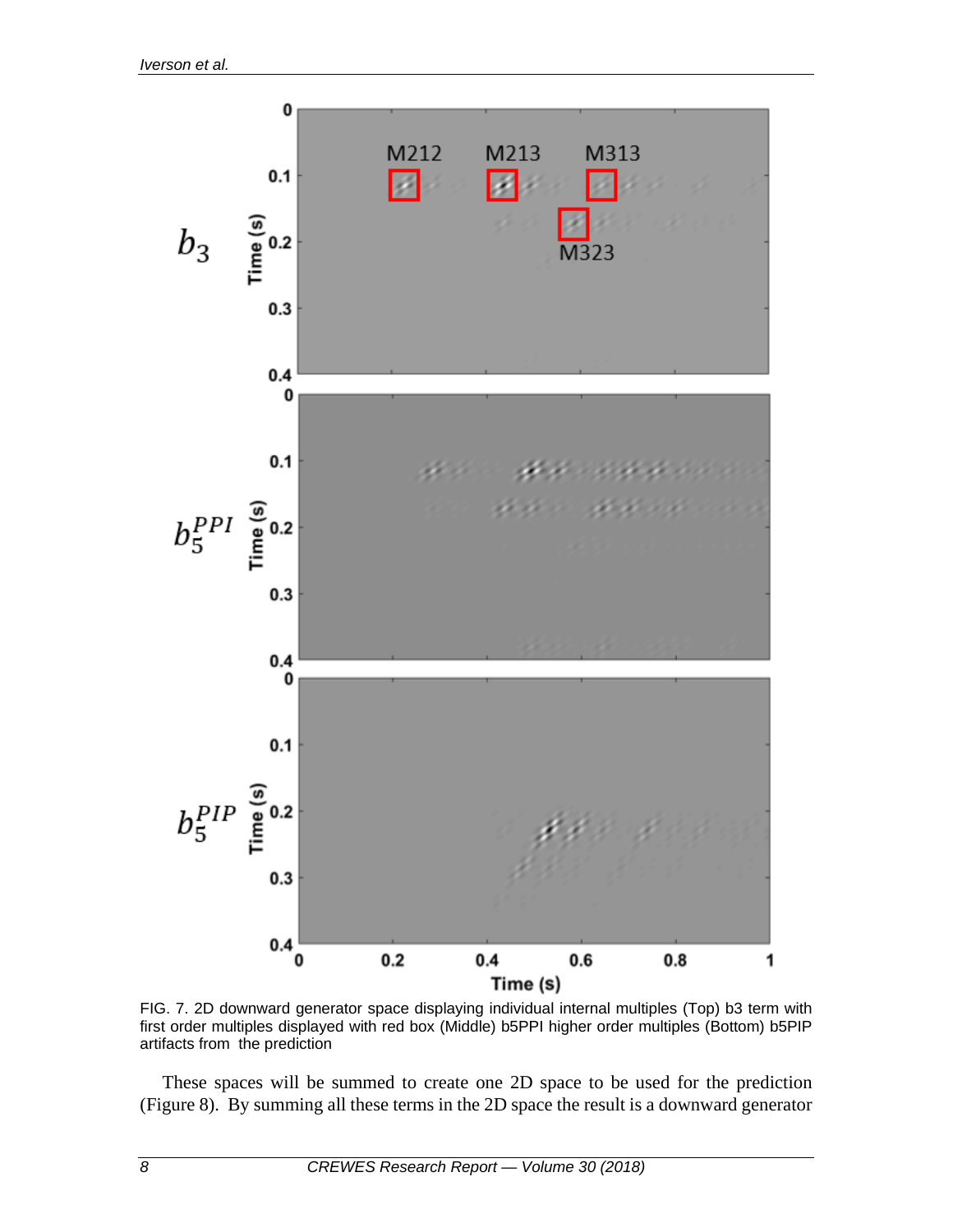space which has been corrected for the overpredictions. This 2D space can now be used as previously shown with either the scalar or the 2D adaptive subtraction to obtain a final prediction.



FIG. 8. 2D downward generator space displaying individual internal multiples after including higher order terms

By using the 2D adaptive subtraction the result is displayed (Figure 9). This has improved the relative amplitudes significantly.



FIG. 9. Internal multiple prediction with higher order terms and 2D adaptive subtraction. Compare to figure 4.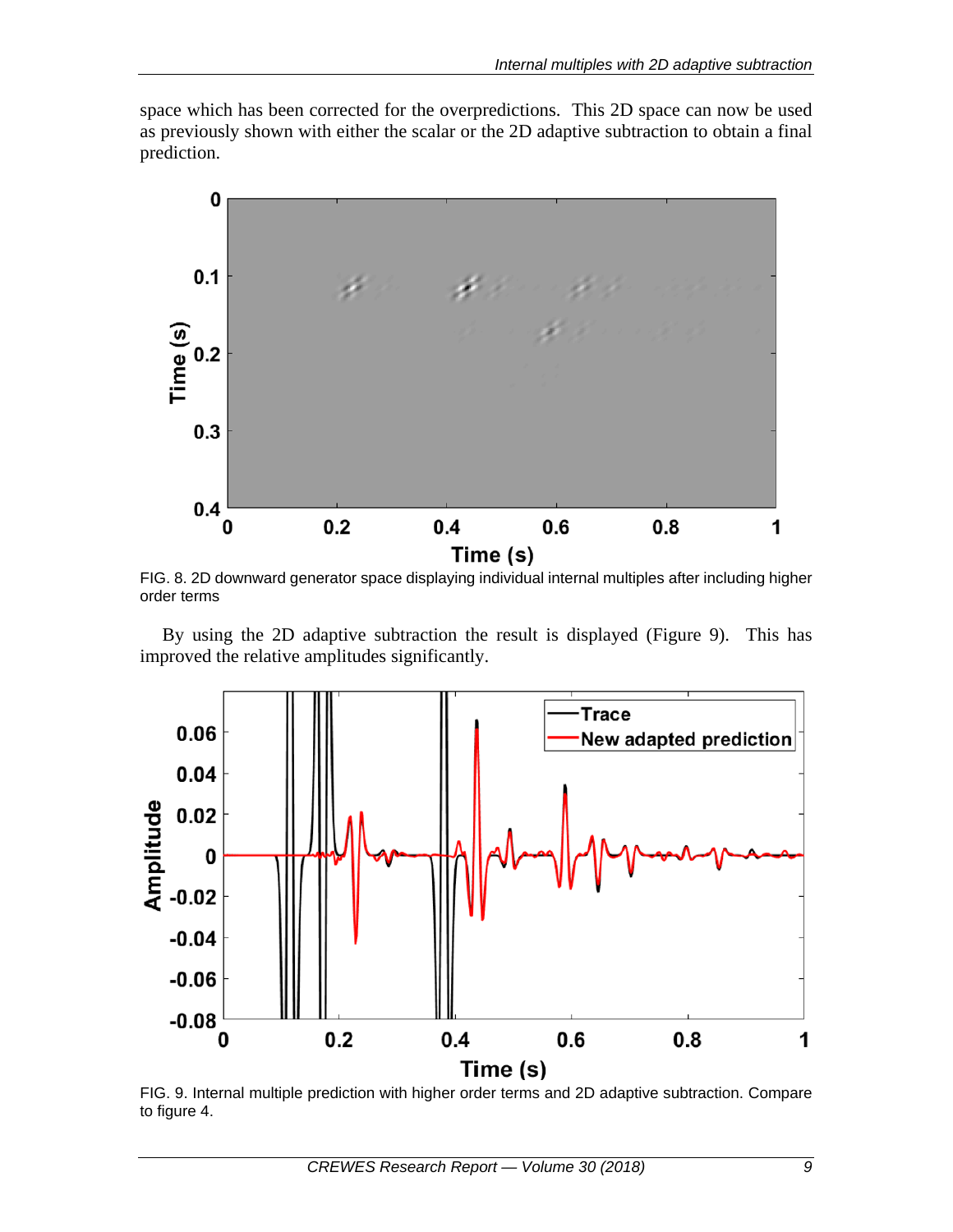By combining both higher order terms and the 2D space a significant improvement in the prediction is found. Previously to correct these amplitudes a significantly nonstationary or harsh adaptive subtraction would be required. Through the combination of both the 2D space and higher order terms these multiples can now be more accurately attenuated.

## **1D example with small primary**

To display the potential uplift of these terms and why improved amplitude prediction is necessary a subtle addition to this example is displayed. An additional layer is added to the previous model (Figure 10).



FIG. 10. Velocity and depth model with additional layer used for 1D prediction.

The addition of this layer was done to create a multiple which occurs at the same time with opposite polarity of an internal multiple (Figure 11). The result is an input trace which has no evidence of the primary as it has destructively interfered with the multiple.



FIG. 11. (Left) Primaries and multiples trace highlighting location of missing primary due to internal multiples (Right) Primaries only trace

Following a similar methodology to that outlined above, the results are displayed to show the uplift of both the higher order terms and combing it with the 2D adaptive subtraction (Figure 12). This first plot displays both the b3 prediction with adaptive subtraction and the 2D adaptive subtraction with higher order terms.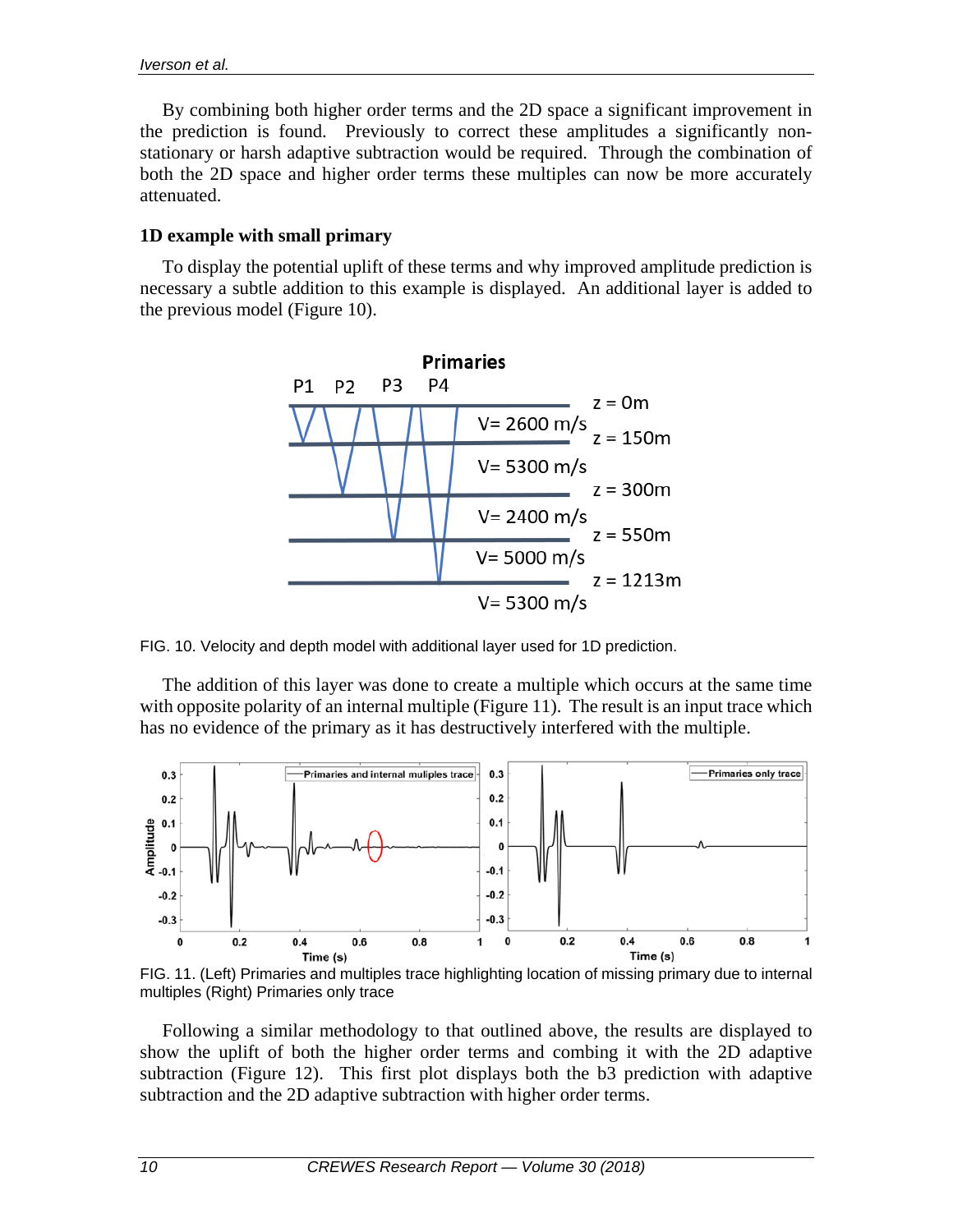

FIG. 12. (Left) Internal multiple prediction with 1D adaptive subtraction (Right) Internal multiple prediction with 2D adaptive subtraction and higher order terms

The multiple attenuated trace is then created by subtracting the trace and the 1D adaptive subtraction (Figure 13). The result shows a number of small amplitude events which make it difficult to distinguish if any of these are primaries.



FIG. 13. Trace with internal multiple attenuation using the 1D adaptive subtraction

The second multiple attenuated trace is created by subtracting the trace with higher order terms and the 2D adaptive subtraction (Figure 14). The small fourth primary event is now visible, and this display the importance of correcting for these amplitude issues. This gives increased confidence in the prediction to reduce potential harm to primary events.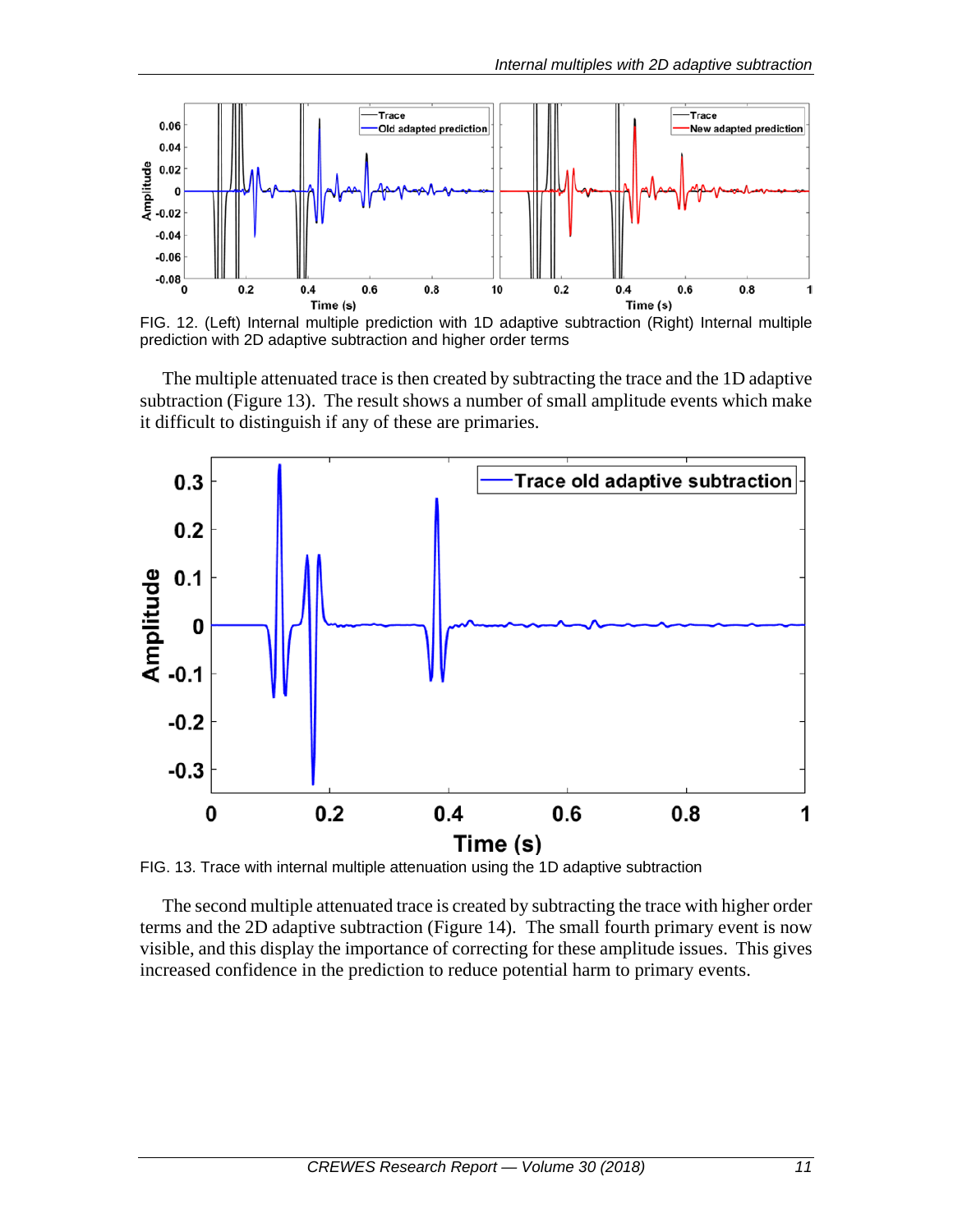

FIG. 14. Trace with internal multiple attenuation with 2D adaptive subtraction and higher order terms

#### **CONCLUSIONS**

Using the 2D downward generator space can assist in the adaptive subtraction of internal multiples. By also including higher order terms in the prediction series, the accuracy of the prediction can be further increased. A key question to be addressed is how practical this extra dimension will become with real data. Once various amplitude recovery techniques have been used, or if there are other factors such as attenuation or other losses across the downward generator will this extra dimension be able to assist.

#### **ACKNOWLEDGMENTS**

The authors would like to thank the sponsors of CREWES for the support of this work. This work was also funded NSERC through the grant CRDPJ 461179-13. Andrew Iverson would also like to thank NSERC and SEG for their support.

#### **REFERENCES**

- Eaid, M., Sun, J., Keating, S., and Innanen, K. A., 2016, 1D and 1.5D internal multiple prediction in MatLab, CREWES Annual Report, 28.
- Guitton, A., and Verschuur, D., 2004, Adaptive subtraction of multiples using the l1-norm, Geophysical Prospecting,52.
- Iverson, A., and Innanen, K. A., 2017, Inverse scattering series internal multiple prediction with depth dependent scalars, CREWES Annual Report, 29.
- Keating, S., Sun, J., Pan, P., and Innanen, K. A., 2015, Nonstationary l1 adaptive subtraction with application to internal multiple attenuation, CREWES Annual Report, 27.
- Liang, H., Ma, C., and Weglein, A. B., 2013, General theory for accommodating primaries and multiples in internal multiple algorithm: Analysis and numerical tests, SEG Technical Program Expanded Abstracts 2013, pp 4178-4183.
- Ma, C.\*, and Weglein, A. B., 2015, A new Inverse Scattering Series (ISS) internal-multiple-attenuation algorithm that predicts the accurate time and approximate amplitude of the first-order internal